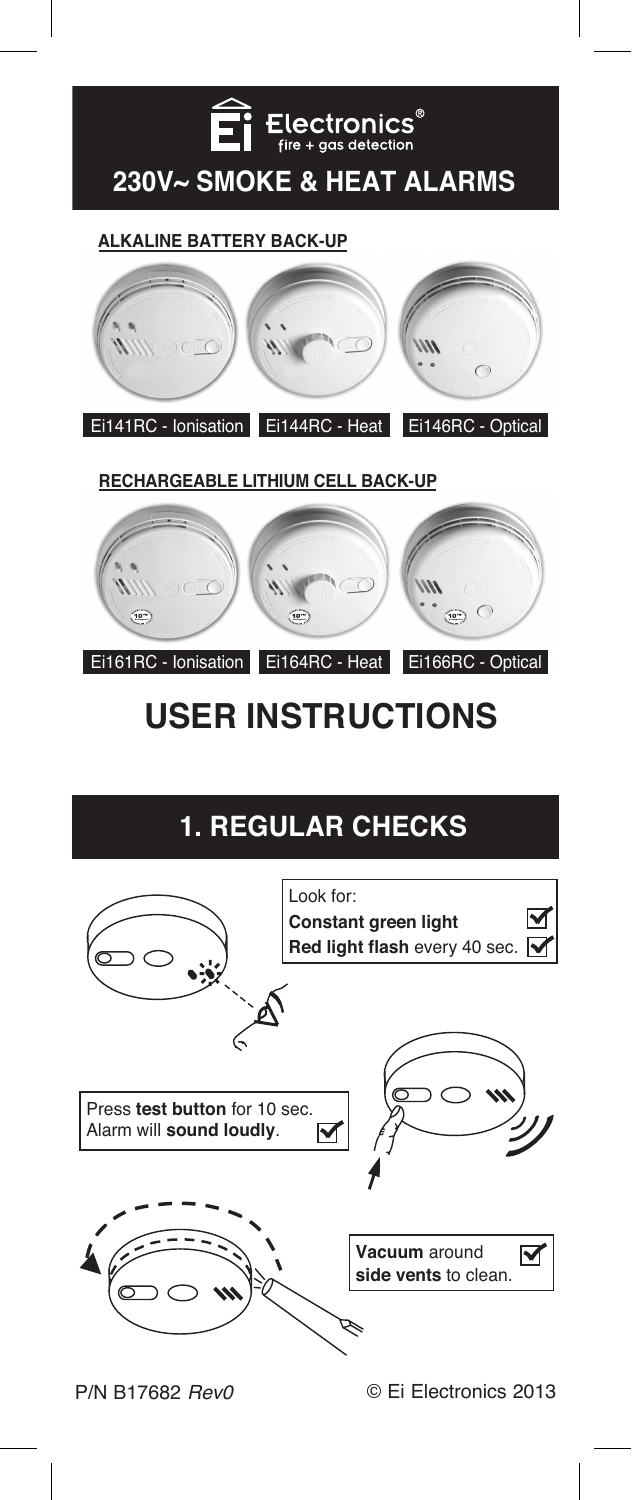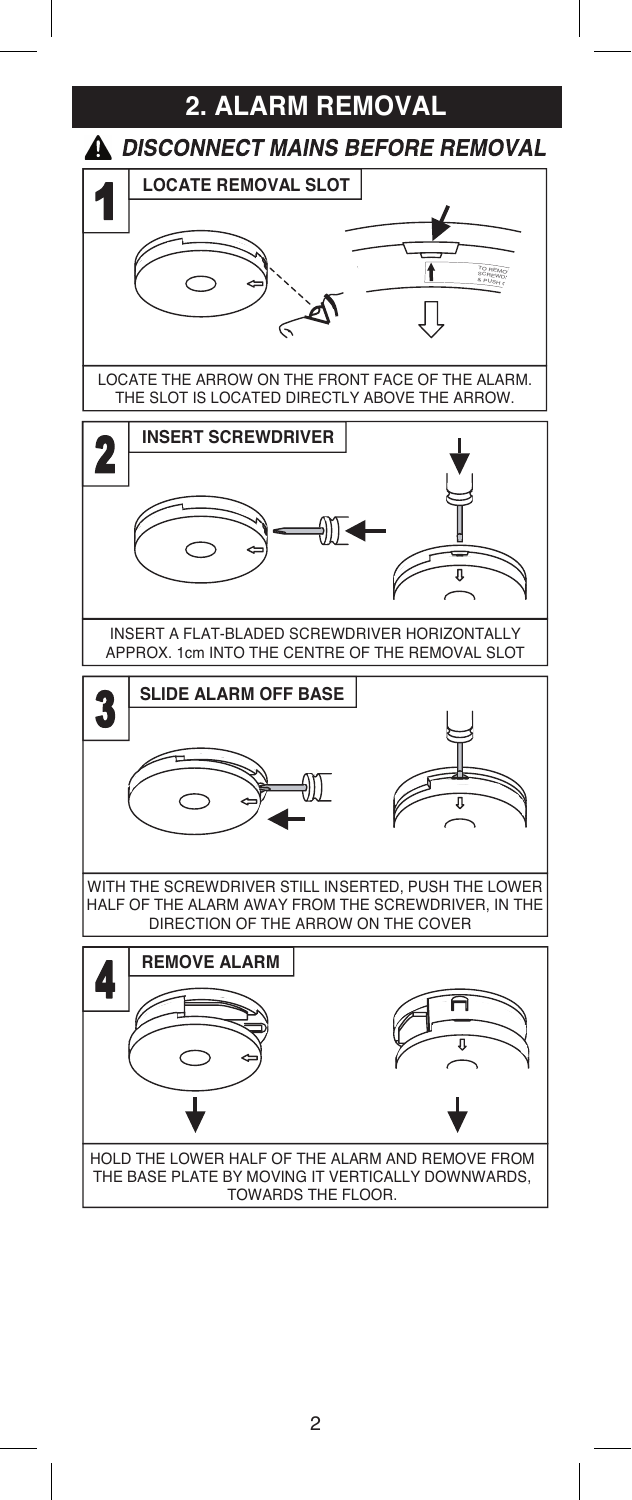|   | <b>3. IMPORTANT INFORMATION</b>                                                                                                                                                                                          |
|---|--------------------------------------------------------------------------------------------------------------------------------------------------------------------------------------------------------------------------|
| X | Do not paint your alarm. Do not allow<br>paint, water or dust to contaminate your<br>alarm.                                                                                                                              |
|   | Your alarm is a mains 230V AC<br>electrical appliance. Do not open or<br>insert anything into the alarm.                                                                                                                 |
|   | Regularly check that the green mains<br>indicator light on the cover is lit.                                                                                                                                             |
|   | Test weekly - press and hold the test<br>button on the alarm for 10 seconds. The<br>alarm will sound loudly and the red light<br>on the cover should flash rapidly. All the<br>other interconnected alarms should sound. |
|   | If alarm beeps once every 40 seconds for<br>over 20 minutes, the battery is probably<br>depleted (models Ei141RC/144RC/146RC<br>only) and must be replaced.<br>(see "CHANGING THE BATTERY" section).                     |
|   | If a nuisance alarm occurs, press the<br>test/hush button to silence the alarm for<br>10 minutes.                                                                                                                        |
|   | Clean your alarm regularly. This will<br>reduce the risk of false alarms.                                                                                                                                                |
|   | Remove or completely cover your alarm<br>when decorating to prevent dust or other<br>contamination damaging the unit.                                                                                                    |
|   | If your alarm sounds for no reason and<br>will not reset, it can be removed by<br>releasing the clip on the base.                                                                                                        |

I

(see "**ALARM REMOVAL**" section).

I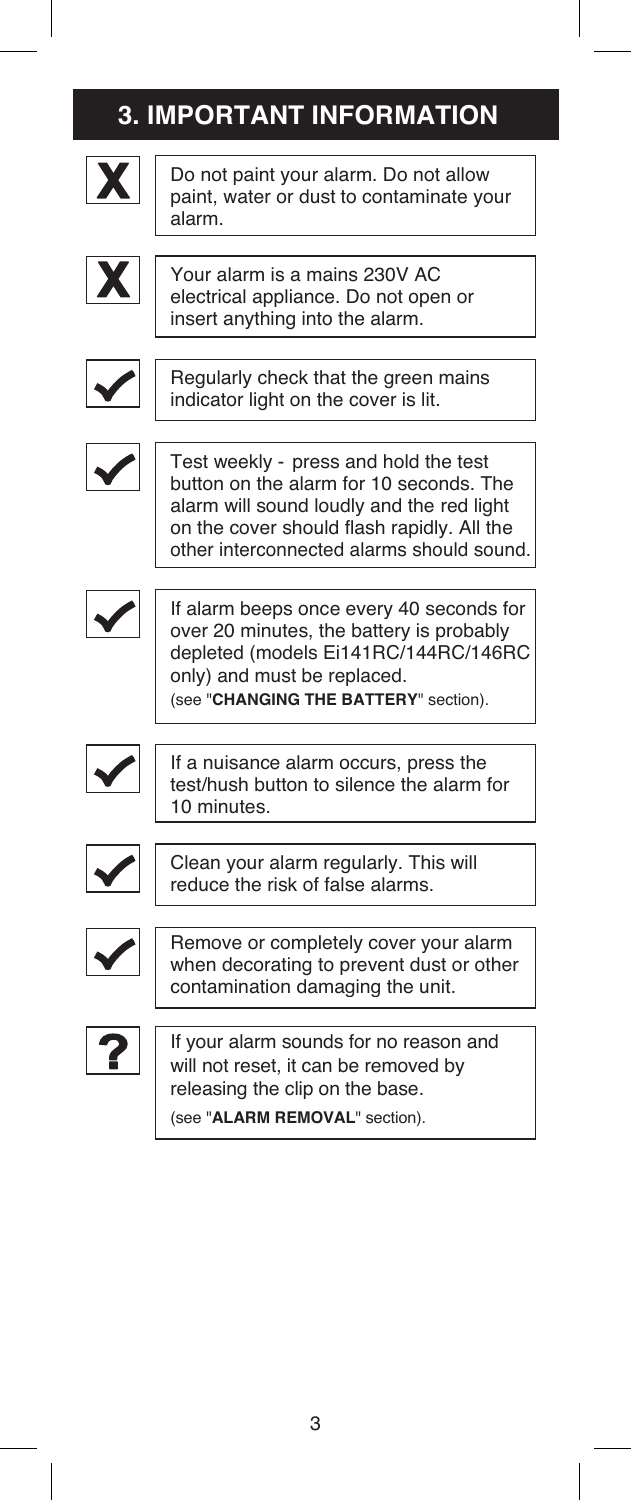### **4. CHANGING THE BATTERY** (Models Ei141RC / 144RC / 146RC only)

- 1. Switch off mains power to alarm (green light on cover should go out).
- 2. Remove unit as shown in "**ALARM REMOVAL**" section on page 2.
- 3. Locate battery slot in base of alarm as shown below.
- 4. Unclip battery from battery snap connectors.
- 5. Connect new battery by clipping back on to battery snap connectors. Use only 9V Alkaline batteries Duracell MN1604, Energizer 522. Other batteries can cause problems.

We recommend that the "use by date" on the battery should still have at least 2 years to go. Older batteries will give beeps prematurely.

- 6. Slide unit back on to the base. A click should be heard as the alarm engages. (The unit cannot be replaced on the base unless a battery is installed).
- 7. Press and hold the test button horn should sound loudly.
- 8. Reinstate mains power to alarm (green light on cover should come on).



We recommend that the battery is replaced at least every three years for optimum performance.

### **5. TESTING & MAINTAINING YOUR ALARM**

### **INSPECTION &TESTING PROCEDURE**

Check **all** your alarms weekly, especially after initial installation or after re-occupation (e.g. following a holiday):

(i) Check that the **green mains indicator light** is on. (If it is off check circuit breakers, fuses and wiring etc.) Check that the red led on the cover flashes once every 40 seconds to indicate normal operation.

If the memory has been set indicating that the Alarm has been activated in the last 24 hours, the red light will flash twice every 40 seconds. After 24 hours the memory will be cleared.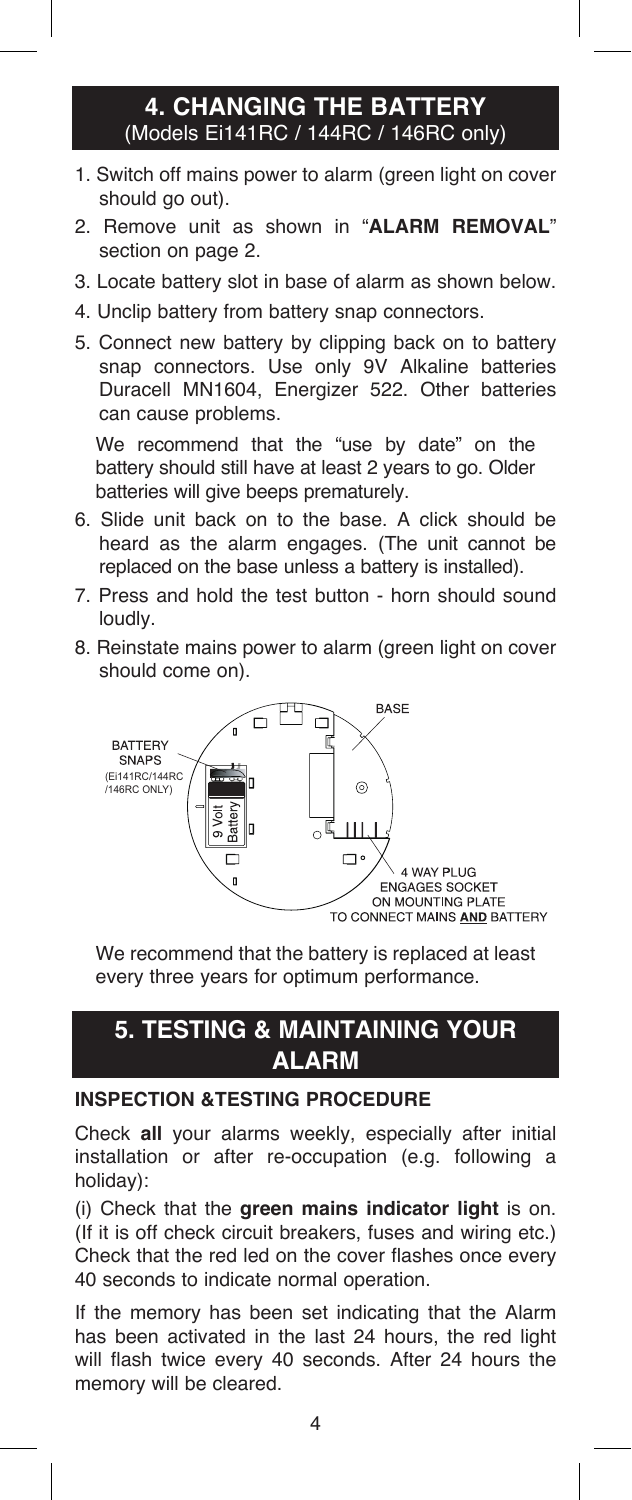(ii) Press the **test button** for up to 10 seconds to ensure the sensor chamber, electronics and sounder are working. A red light on the cover, will flash while horn is sounding. The alarm will stop when the button is released. Pressing the test button simulates the effect of smoke or heat during a real fire and is the best way to ensure the Alarm is operating correctly. This action will also clear the memory.

### **WARNING: DO NOT TEST WITH FLAME**

### **This can set fire to the Alarm and damage the house**

We do not recommend testing with smoke or heat as the results can be misleading unless special apparatus is used.

(iii) Check for any sign of **contamination** such as cobwebs or dust and clean the alarm as described in the "**CLEANING YOUR ALARM**" section, if necessary.

(iv) **Interconnected Alarms only -** Test the first unit by pressing the button for 10 seconds. All the units should alarm within 10 seconds of the first horn sounding. The red light on the first unit only will flash about once a second. On releasing the button the local Alarm will stop sounding immediately and the remote Alarms will stop sounding approximately 3 seconds later. This will verify that the interconnect is working. Check all the other units similarly.

(v) Check the functioning of the mains battery back-up directly **after installation** and then **at least yearly** as follows:

- Turn off the mains power at the distribution board and check that the green indicator light is extinguished.
- Press the test button and ensure the horn sounds loudly for 10 seconds.

Turn on the mains supply at the distribution board only if the unit passes the above test.

**Note:** If the mains is disconnected and the battery is almost depleted the unit will beep every 40 seconds for at least 30 days.

(vi) Monitor the alarm over a short period of time for any beeps.

### **Switching off Mains for long periods**

If the premises are regularly being left without mains power for long periods the smoke/heat alarms should be removed from their mounting plates to prevent the batteries becoming fully depleted. (This is sometimes done with holiday homes which are only occupied in the Summer).

The alarms must be re-attached to the mounting plates when the premises are re-occupied.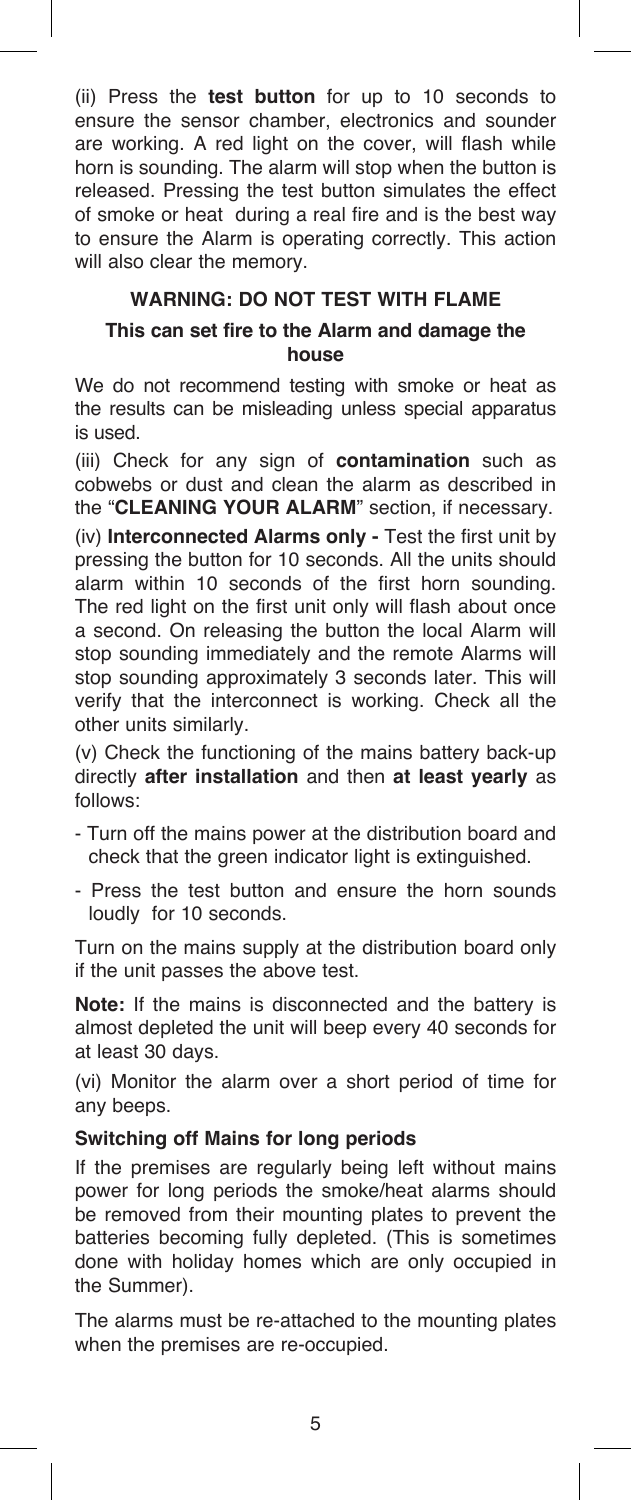(Long term storage (over 1 year) can damage the batteries such that they will not recharge when the units are re-connected to the mains supply).

### **5.1 If the unit is beeping**

The Alarm automatically monitors the battery every 40 seconds. If it is depleted it will give a short beep every 40 seconds.

### **Models Ei141RC, Ei144RC & Ei146RC only**

Before replacing the battery, check that the beeps are not due to one of the following:

(i) battery snaps not connected properly.

(ii) On the **Optical Smoke Alarm** only (Ei146RC) if the unit beeps and the red light does not flash at the same time it indicates a problem with the smoke chamber - see "**CLEANING YOUR ALARM**" section.

(iii) If the beeps have continued for over 20 minutes (and the other causes of beeps have been ruled out - see "**TROUBLESHOOTING**" section) the battery must be replaced.

See "**CHANGING THE BATTERY**" section.

### **Models Ei161RC, Ei164RC & Ei166RC only**

(i) Check that the green mains power light is on. If it is off the Alarm is not receiving mains power and is being powered from its internal back-up cells. The beeps indicate that they are depleted. The cells are not replaceable. Re-connect the mains, check fuse, circuit breakers and wiring. If in doubt contact a qualified electrician. The beeps should cease within 2 hours as the cells charge up. Fully charged, the cells will provide up to 6 months back-up without mains power.

(ii) On the **Optical Smoke Alarm only** (Ei166RC) if the unit beeps and the red light does **not** flash at the same time it indicates a problem with the smoke chamber - see "**CLEANING YOUR ALARM**" section.

If all of the above possible causes of beeps have been ruled out, but the beeping has still persisted for over 2 hours with the green light on - the rechargeable cells may be defective. The Smoke / Heat Alarm must be returned to the manufacturer for repair or replacement - see "**GETTING YOUR ALARM SERVICED**" section.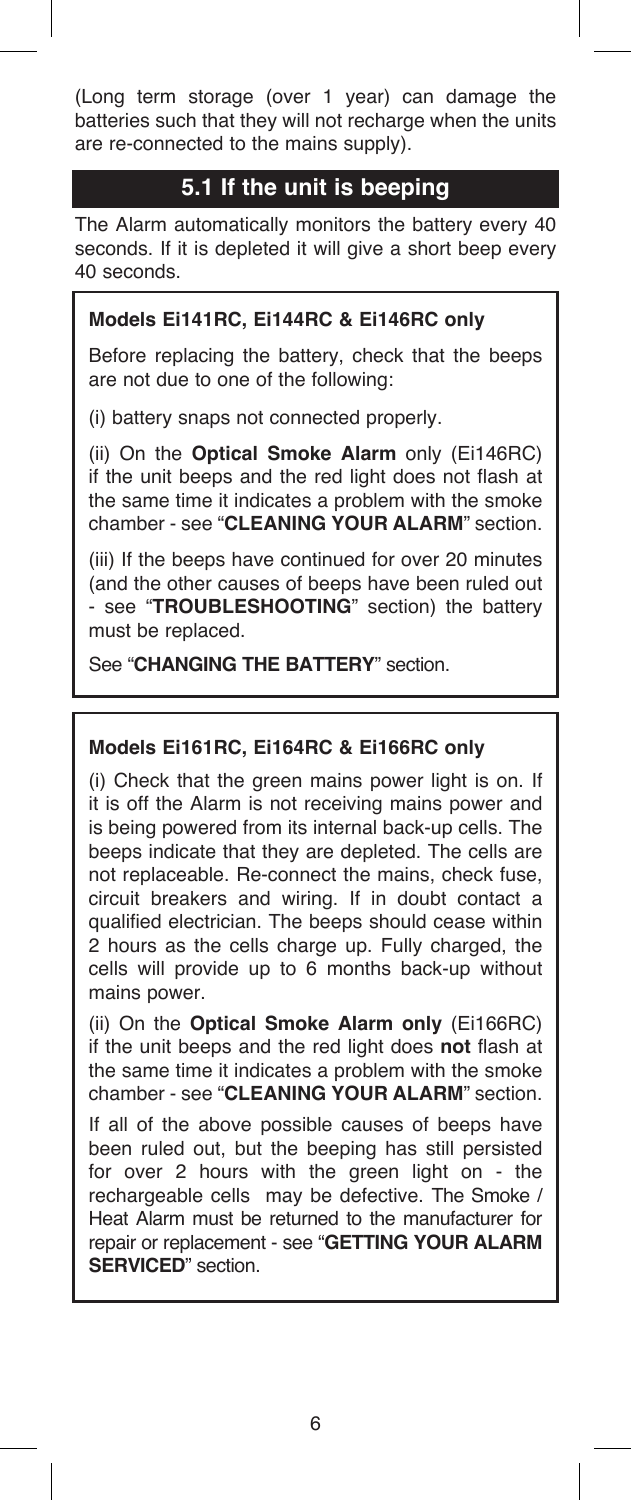A unit will operate from the mains alone, even with a fully depleted or a defective battery (and give beeps every minute), though it may not give sufficient warning of fire if the mains supply is disconnected for any reason. If there are any problems get a qualified electrician to inspect the house wiring and connections to the alarms.

If there are still problems the unit must be returned for examination - see "**GETTING YOUR ALARM SERVICED**" section.

# **6. CLEANING YOUR ALARM**

*WARNING: Electrical shock hazard. Disconnect the AC mains at the fuse box or circuit breaker powering the Alarm before following the cleaning instructions.*

Clean your Alarm regularly, particularly in dusty areas. Use the narrow nozzle attachment of your vacuum cleaner to remove dust, insects and cobwebs from the sides and cover slots where the smoke or heat enters. To clean the cover, wipe with a damp cloth. Dry cover thoroughly with a lint free cloth.

### **WARNING: Do not paint your Alarm.**

Other than the cleaning described above, no other customer servicing of this product is required. Repairs, when needed, must be performed by the manufacturer.

All Alarms are prone to dust and insect ingress which can cause nuisance/false alarms or failure to alarm.

The latest design, materials and manufacturing techniques have been used in the construction of our Alarms to minimize the effects of contamination. However it is impossible to completely eliminate the effect of dust and insect contamination, and therefore, to prolong the life of the Alarm you must ensure that it is kept clean so that excess dust does not build up. Any insects or cobwebs in the vicinity of the Alarm should be promptly removed.

In certain circumstances even with regular cleaning, contamination can build up in the smoke sensing chamber causing the alarm to sound or fail. If this happens the alarm must be returned to us for servicing or replacement. Contamination is beyond our control, it is totally unpredictable and is considered normal wear and tear.

For this reason, contamination is not covered by the guarantee and a charge is made for servicing such units.

If you experience persistent nuisance/false alarms it may mean that the environment may not be suitable for your particular alarm type. If, for example it is due to dust contamination or exposure to steam you should be using an ionisation Alarm. If the false alarm is due to cooking fumes an optical Alarm should be fitted.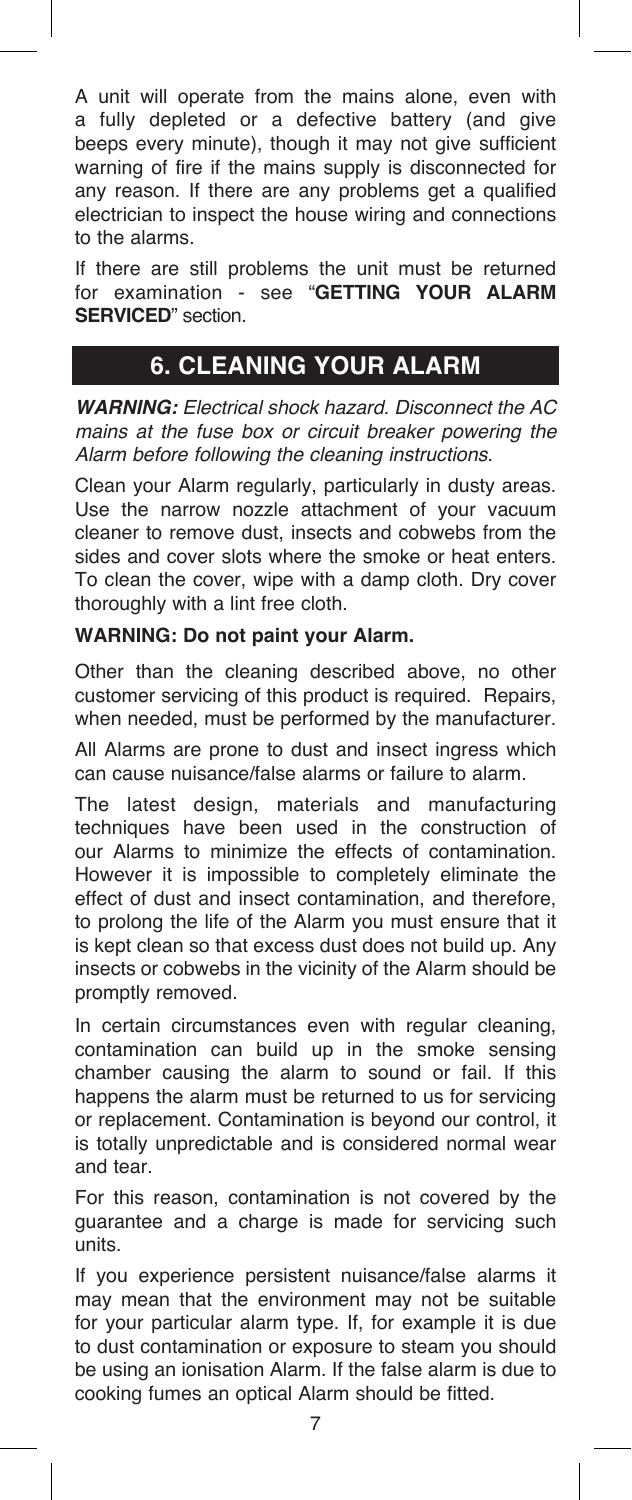# **7. NUISANCE/FALSE ALARMS**

When **sure** that it is just a nuisance/false alarm, simply press the test/silence button briefly on the Alarm to silence the unit for 10 minutes.

If, when the alarm goes off, there is no sign of smoke, heat or noise to indicate that there is a fire, you should get your family into a safe place, before you start investigating.

Check the house carefully in case there is a small fire smouldering somewhere.

Check whether there is some source of smoke or fumes, for example cooking fumes being drawn past the Smoke Alarm by an extractor.

If there are frequent nuisance/false alarms it may be necessary to re-locate the device away from the source of the fumes or replace an Ionisation Alarm with an Optical Alarm. If for some reason the alarm continues to sound without smoke or heat being present (due to insect infestation or contamination build-up for example) the units can be silenced by disconnecting the mains power and removing the unit - see "**ALARM REMOVAL**" section.

If cleaning the Alarm does not correct the problem it can be returned to the manufacturer for repair or replacement - see "**GETTING YOUR ALARM SERVICED**" section.

### **Silence Feature**

All the Smoke/Heat Alarms have a combined Test/ Silence Button to help you control nuisance/false alarms.

1. To silence a nuisance/false alarm, press the Test/ Silence Button located on the cover. The Alarm will automatically switch to a reduced sensitivity condition for a 10 minute period (very large levels of smoke from a nearby fire will override the Silence period).

### **The unit will flash the red light every 10 seconds (instead of the normal 40 seconds) to indicate the sensitivity is reduced.**

*On interconnected Alarms, pressing the Test/Silence Button on the one sensing smoke (i.e. the one with the red light flashing every second) will silence all alarms. Pressing the Silence Button on any other Alarm will not silence the alarm.* 

2. The unit will reset to normal sensitivity at the end of the silenced period.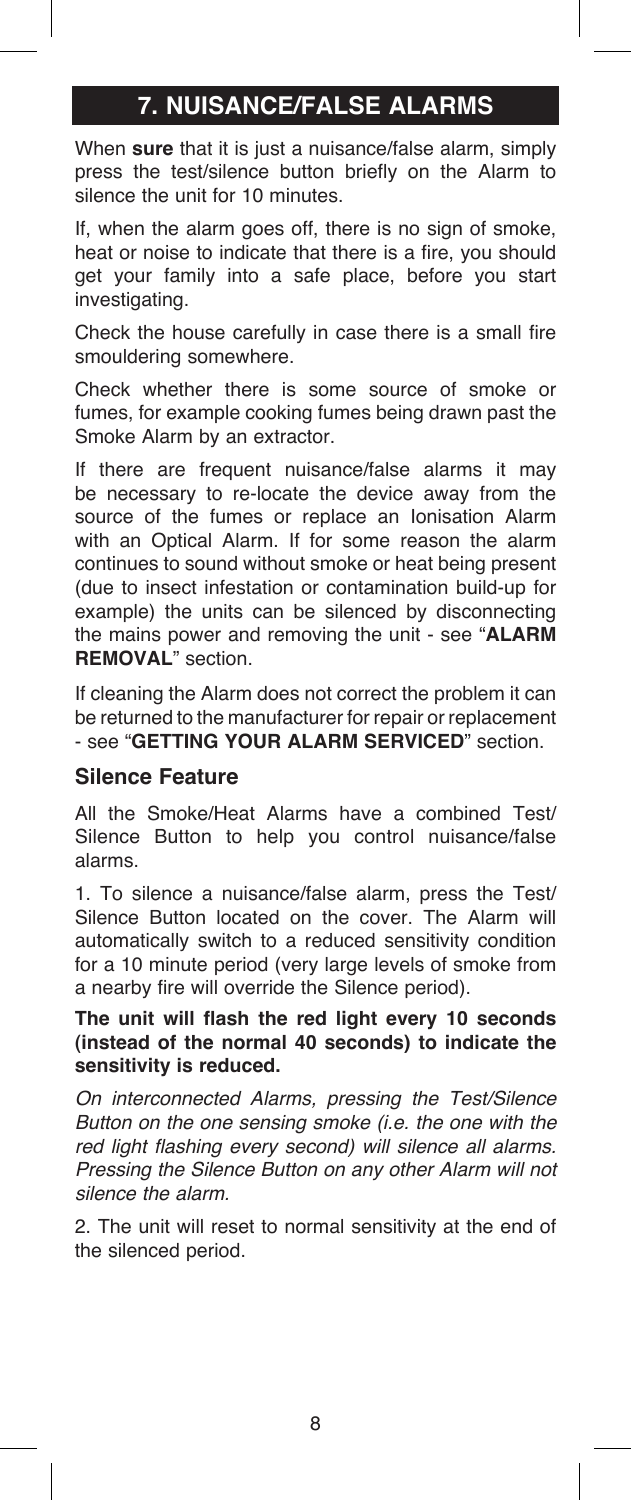## **8. IMPORTANT SAFEGUARDS**

When using household protective devices, basic safety precautions should always be followed, including those listed below:

- Please read all instructions.
- Rehearse emergency escape plans so everyone at home knows what to do in case the alarm sounds. Further information can be obtained from the Home Office Publication or from your local fire prevention officer.
- To maintain sensitivity to smoke, do not paint or cover the Smoke Alarm in any manner; do not permit any accumulation of cobwebs, dust or grease.
- If unit has been damaged in any way or does not function properly, do not attempt a repair. Return the Alarm - see "**GETTING YOUR ALARM SERVICED**" section.
- This appliance is only intended for premises having a residential type environment.
- Smoke / Heat Alarms are not a substitute for insurance. The supplier or manufacturer is not your insurer.
- The chamber inside the Ionisation (Ei141RC/161RC) Smoke Alarms contains a small amount of radioactive material (33kBq of Amercium 241). Do not tamper with the chamber. You may safely install and clean the Smoke Alarm following this leaflet's instructions.
- Do not dispose of your Alarm in a fire.

# **9. PLANNING YOUR ESCAPE ROUTE**

Use the Smoke / Heat Alarm Test Buttons to familiarise your family with the Alarm sound and to practice fire drills regularly with all family members. Draw up a floor plan that will show each member at least 2 escape routes from each room in the house.

Children tend to hide when they don't know what to do. Teach children how to escape, open windows, and use roll up fire ladders and stools without adult help. Make sure they know what to do if the alarm goes off.

**1.** Check room doors for heat or smoke. Do not open a hot door. Use an alternate escape route. Close doors behind you as you leave.

**2.** If smoke is heavy, crawl out, staying close to floor. Take short breaths, if possible, through a wet cloth or hold your breath. More people die from smoke inhalation than from flames.



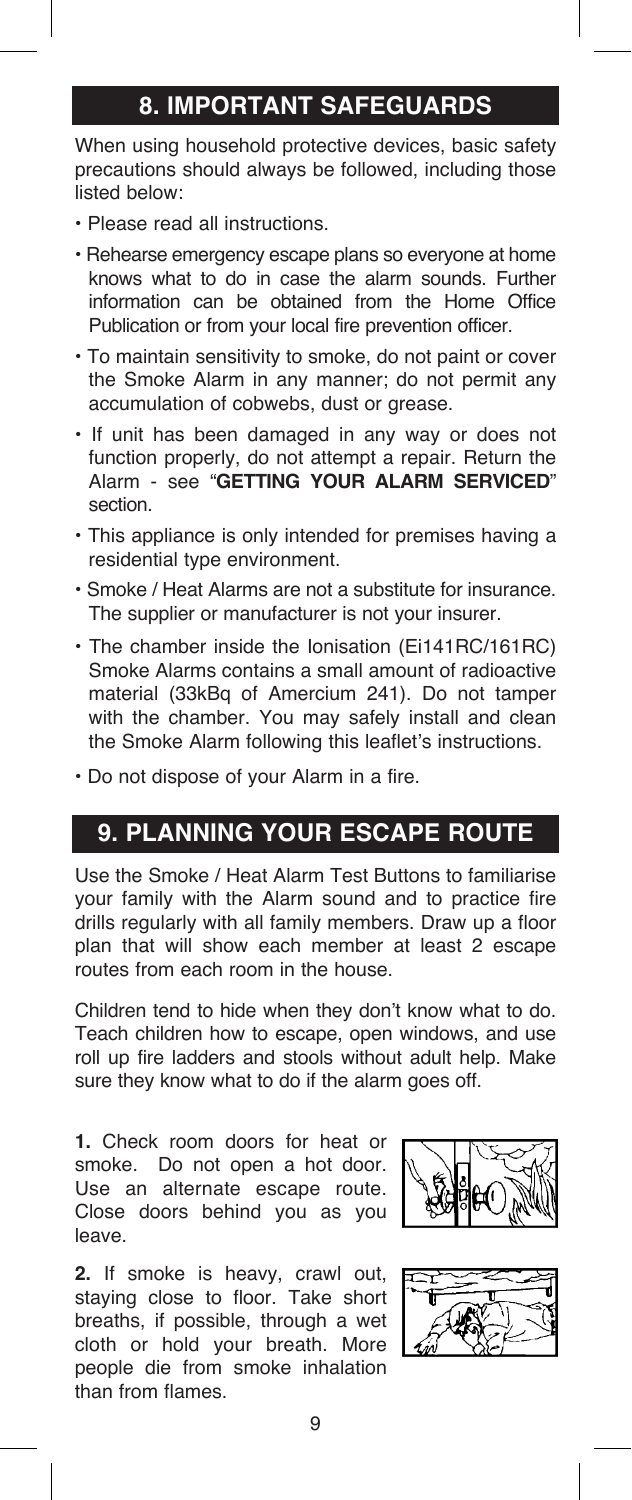**3.** Get out as fast as you can. Do not stop for packing. Have a prearranged meeting place outside for all family members. Check everybody is there.

**4.** Call the Fire Brigade immediately on a mobile phone or from a neighbour's house. Make sure to call the Brigade for all fires no matter how small - fires can suddenly spread. Also call the Brigade even if the alarm is automatically transmitted to a remote manned centre - the link may have failed.







### **Limitations of Smoke / Heat Alarms**

Smoke / Heat Alarms have significantly helped to reduce the number of fire fatalities in countries where they are widely installed.

However independent authorities have stated that they may be ineffective in some circumstances. There are a number of reasons for this:

- The Alarms will not work if the mains power is off and the battery is depleted. On the Ei141RC/144RC/146RC alarms the batteries should be replaced every three years as a precaution or if the unit gives a low battery beep.
- **NOTE:** Constant exposure to high or low temperatures or high humidity may reduce the life of the Alkaline battery.
- Smoke / Heat Alarms will not detect fire if sufficient smoke / heat does not reach the alarm. Smoke / heat may be prevented from reaching the Alarm if the fire is too far away, for example, if the fire is on another floor, behind a closed door, in a chimney, in a wall cavity, or if the prevailing air draughts carry the smoke / heat away. Installing Smoke / Heat Alarms on both sides of closed doors and installing more than one Smoke / Heat Alarm as recommended in the '**INSTALLER INSTRUCTIONS**' booklet significantly improves the probability of early detection.
- The Alarm may not be heard.
- A Smoke / Heat Alarm may not wake a person who has taken drugs or alcohol.
- Smoke / Heat Alarms may not detect every type of fire to give sufficient early warning.
- Optical and Ionisation Smoke Alarms should be fitted for the fastest response to all types of fires.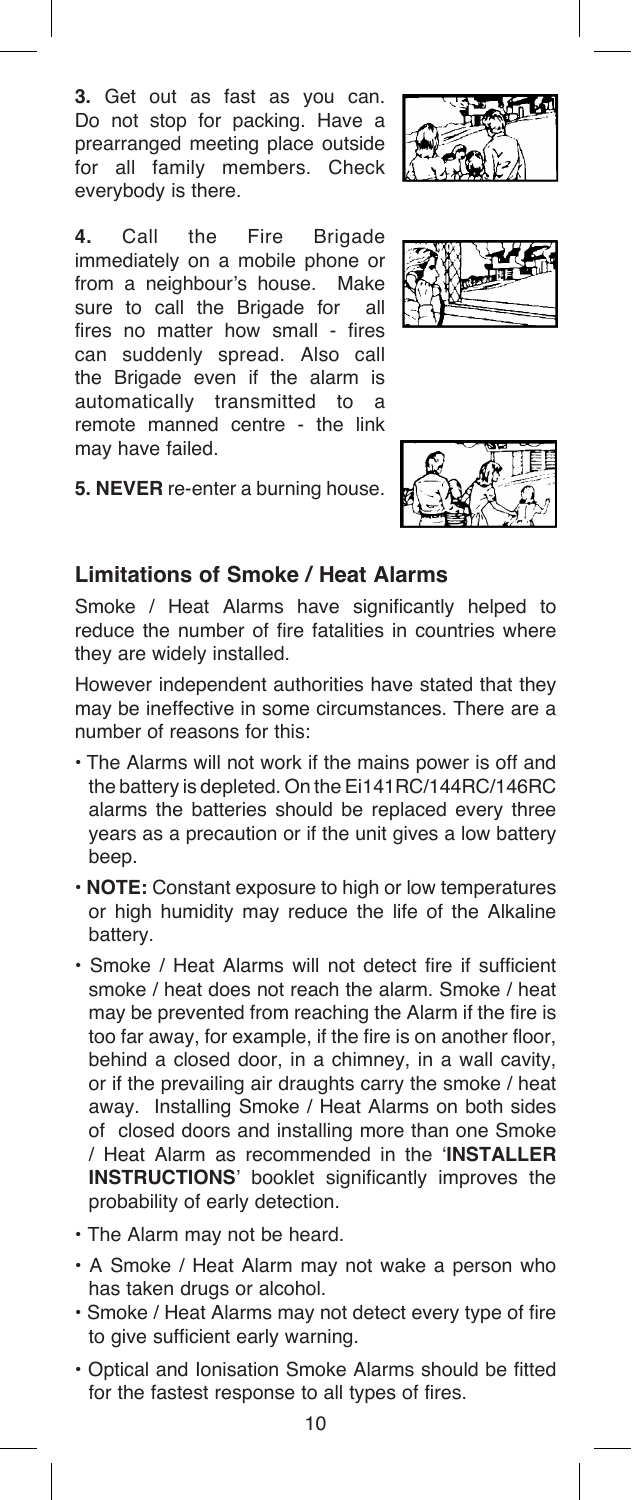• Smoke / Heat Alarms don't last indefinitely. For example if there is a build up of contamination, performance will be impaired.

It is recommended that the Smoke / Heat Alarms are replaced after 10 years as a precaution.

# **10. ALARM CONTROL** (OPTIONAL)

A System Control Switch (Ei1529RC) is available as an optional accessory. It allows the user to perform the following functions from a remote location:

**LOCATE** - If alarms sound press **Locate** to allow the source of alarm to be identified.

**SILENCE** - Press to silence nuisance/false alarms.

**TEST** - Operate weekly to **Test** the alarms.

**MAINS CHECK** - **Test** will not work with mains absent.

Note: for RadioLINK interconnect and Alarm control an Ei168RC Alarm Base and an Ei450 Alarm Controller are required.

# **11. GETTING YOUR ALARM SERVICED**

If your Alarm fails to work after you have carefully read all the instructions, checked the unit has been installed correctly, and is receiving AC power (green light on) contact Customer Assistance at the address given at the end of this leaflet. If it needs to be returned for repair or replacement put it in a padded box and send it to "Customer Assistance and Information" at the nearest address given on the Alarm or in this leaflet. Do not snap on to the mounting plate as this connects the battery and the unit may beep or alarm in the post. **State the nature of the fault**, where the Alarm was purchased and the date of purchase.

## **12. FIVE YEAR GUARANTEE**

Ei Electronics guarantees this Alarm (excluding battery in the Ei141RC/144RC/146RC models) for five years from date of purchase against any defects that are due to faulty materials or workmanship. This guarantee only applies to normal conditions of use and service, and does not include damage resulting from accident, neglect, misuse, unauthorised dismantling, or contamination howsoever caused. This guarantee excludes incidental and consequential damage. If this Alarm should become defective within the guarantee period, it must be returned to Ei Electronics, with proof of purchase, carefully packaged, with the problem clearly stated. (see "Getting Your Alarm Serviced") We shall at our discretion repair or replace the faulty unit.

Do not interfere with the Alarm or attempt to tamper with it. This will invalidate the guarantee, but more importantly may expose the user to shock or fire hazards.

This guarantee is in addition to your statutory rights as a consumer.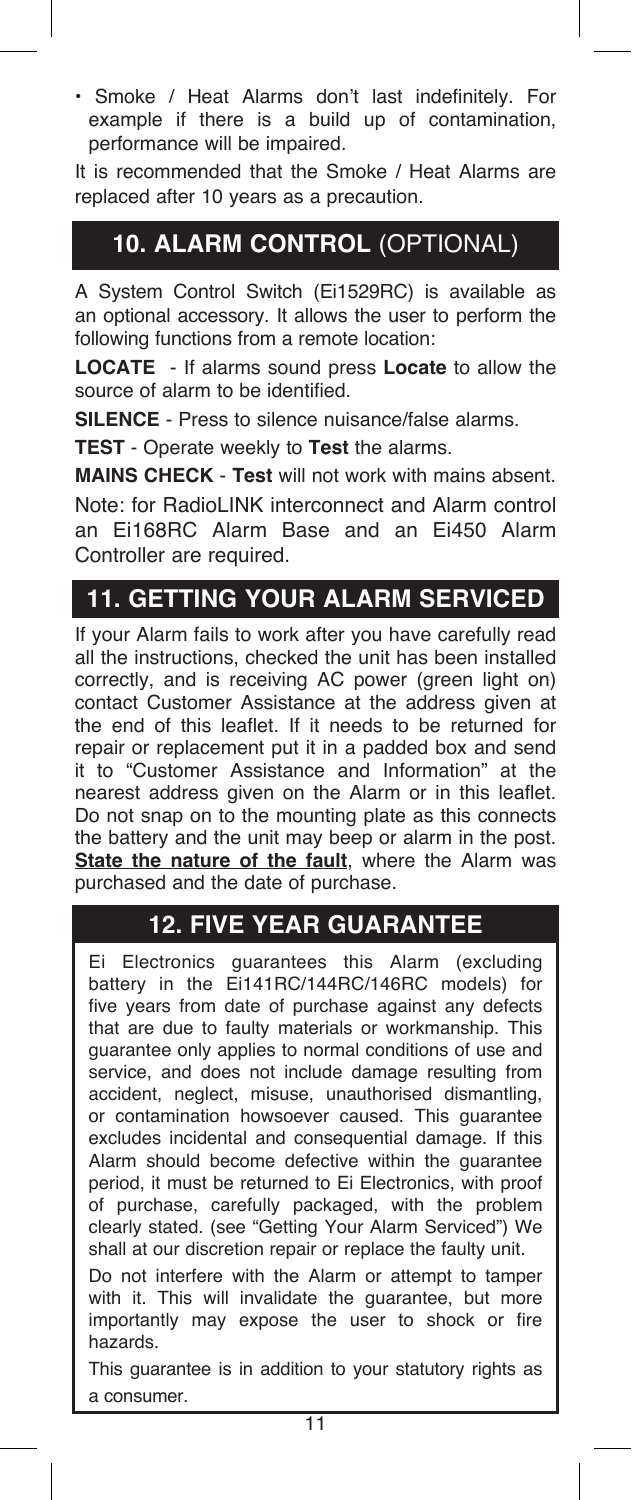# **13. TROUBLESHOOTING**

### **1. FREQUENT NUISANCE/FALSE ALARMS OCCUR:**

(1) Close kitchen / bathroom door when in use.

(2) Ensure that the alarm is sited at least 6m away from sources of fumes.

(3) Contamination from insects, paint or paint fumes may have occurred. Clean the alarm - see "**CLEANING YOUR ALARM**" section.

(4) If the problem persists, resiting of the unit should be considered.

### **2. ALARM SOUNDS FOR NO APPARENT REASON:**

(1) Identify the alarm source. On interconnected units, the red light on the cover will flash rapidly only on the unit which is the source of the alarm. If an optional Ei1529RC Control Switch is installed, press Locate when system is sounding to identify source of alarm.

(2) Check for fumes, steam etc. from the kitchen or bathroom. Paint and other fumes can cause nuisance/ false alarms.

(3) Press the test/silence button to silence the Smoke/ Heat Alarm for 10 minutes.

(4) If alarm does not stop, switch off mains and remove unit - see "**ALARM REMOVAL**" section. (Only remove the alarm with the red light flashing, the others are probably satisfactory).

### **3. LOW BATTERY & OTHER BEEPS:**

### **(On Ei141RC/144RC/146RC only)**

If the battery is correctly connected and the unit has beeped for over 20 minutes the battery is probably depleted. Obtain a new battery, disconnect the mains, then remove the alarm and replace the depleted battery.

### **(On Ei161RC/164RC/166RC only)**

Check the green mains power light is on. If not, check fuse, circuit breakers and wiring connections. If the green light is off, the Lithium cells will deplete after some months without mains and will need to be recharged. If turning on the mains fails to stop the beeps, a fault may exist. Switch off mains and remove the unit - see "**ALARM REMOVAL**" section.

### **(All Alarms)**

(1) If the green mains light is on and replacing battery, recharging Lithium cells or cleaning unit has not stopped the beeps, a fault may exist. Disconnect the mains first and replace the unit - see "**ALARM REMOVAL**" section.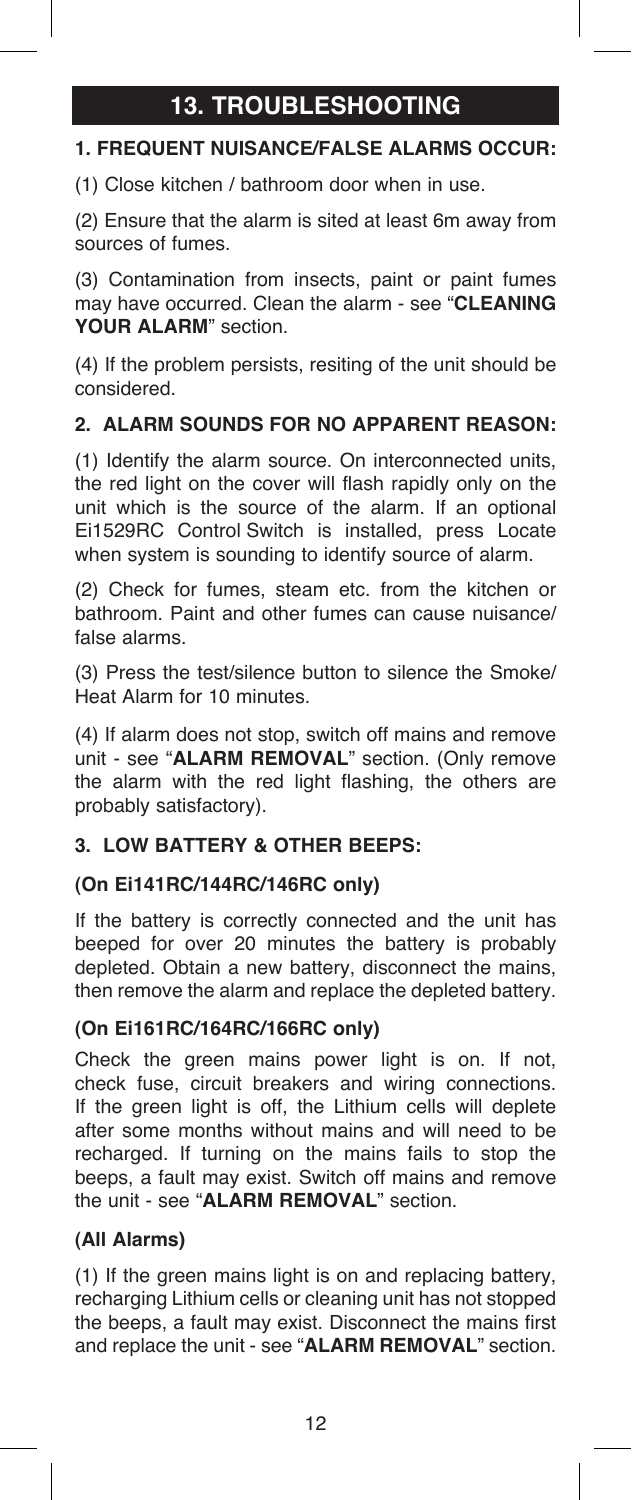(2) If an Optical unit (Ei146RC/166RC) beeps without the red light flashing at the same time, the chamber is defective. Clean the chamber.

### **4. INTERCONNECTED ALARMS DO NOT ALL SOUND:**

(1) Hold test button for 10 seconds after first alarm has sounded to ensure signal is transmitted to all units.

(2) One or more of the connections may not be correctly connected. We recommend you consult a qualified electrician.

**Aico Ltd**. Mile End Business Park, Maesbury Rd, Oswestry, Shropshire SY10 8NN, U.K. Tel: 0870 758 4000

### **www.aico.co.uk**

**Ei Electronics.** Shannon, Co Clare, Ireland. Tel: 061 471277

### **www.eielectronics.com**